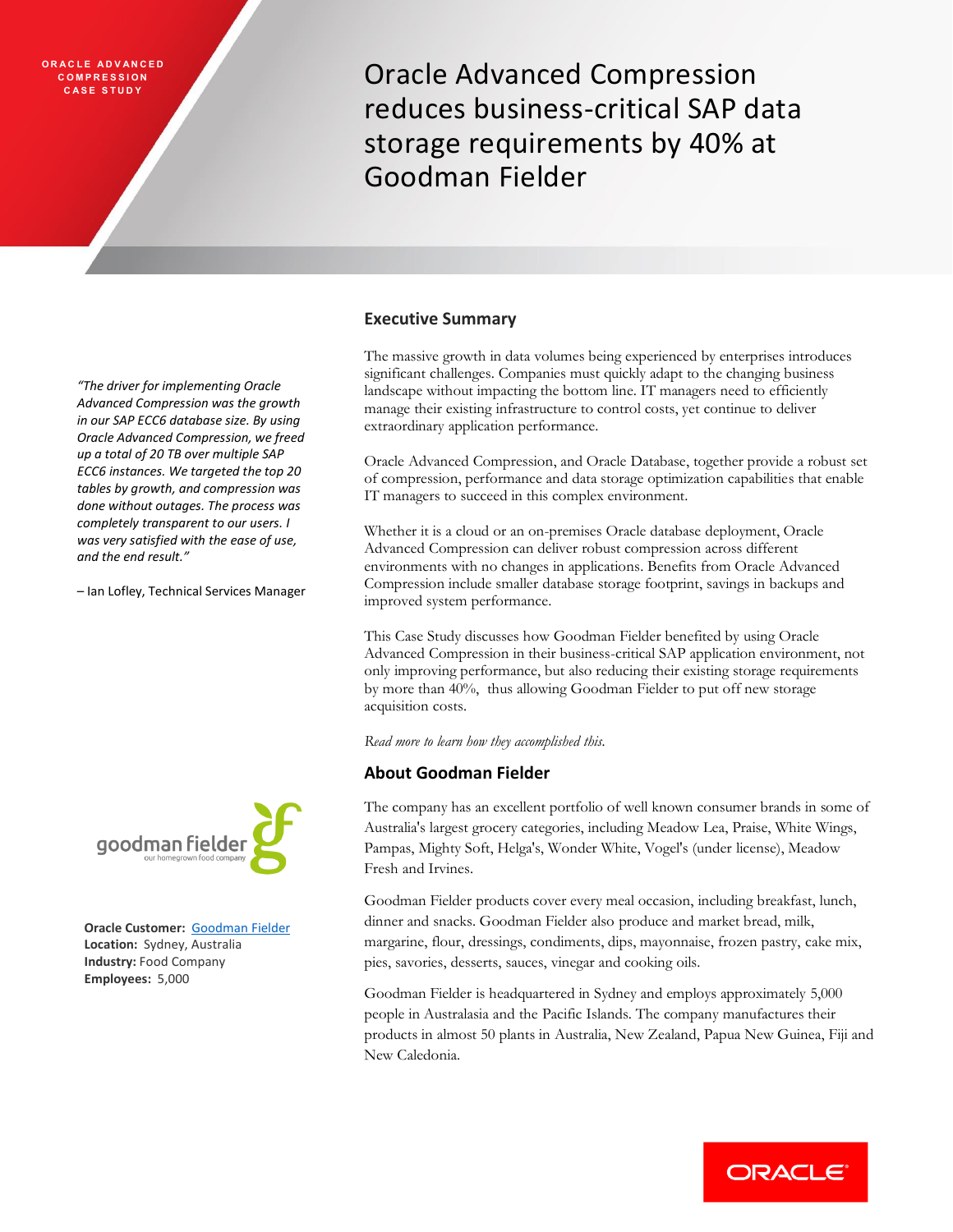#### **ENVIRONMENT**

- IBM P7 w/ AIX 7.1
- SAP ECC 6.0
- Oracle Database Enterprise Edition
- Advanced Compression

#### **KEY TAKEAWAYS**

- SAP ECC OLTP database was growing at a rate of 350-400 GB / month
- Cost of storage was increasing as a result of the growth rate
- Compression was transparent to business users, and was enabled without an outage
- POC in test environment surprised Goodman Fielder regarding how much space saving was possible
- Implemented compression across Production, Staging (UAT) and Test environments

*"Oracle Advanced Compression exceeded our expectations. It enabled us at Goodman Fielder to reduce our database growth, reduce our data storage footprint by 40% and did so without performance impact. A win all around for us!"* 

– Tapan Vadodaria, Oracle DBA

## **Data Growth Challenges**

Goodman Fielder's SAP ECC application is a business-critical application across the company's sites throughout Australia and New Zealand. This OLTP application is at the heart of Goodman Fielder's daily business transactions and processing. Any system issues or performance degradation, of the SAP ECC application, would have serious consequences for the business in the manufacturing and delivery of their products to consumers.

Goodman Fielder's SAP ECC database has been growing at the rate of 350-400 GB / month. Within the last two years, the overall size of the database doubled and reached close to 10 TB. With this rate of data growth, the company needed to lower data storage costs without impacting database performance.

## **Started with a Proof of Concept**

Goodman Fielder performed a POC (Proof-of-Concept) with Oracle Advanced Compression on SAP in their test environment. By compressing the larger tables, Goodman Fielder freed up almost 50% of space in the test environment. The POC also helped the Goodman Fielder DBA team to have a good idea on the timings needed to compress each table.

After thorough testing with business users, that also included performance verifications, Goodman Fielder decided to implement Advanced Compression in their production environment. Goodman Fielder enabled compression one table at a time and completed the implementation over a period of three weeks without any downtime.

## **Compelling Performance**

| <b>Transaction</b> | <b>Before Compression</b> | <b>Post Compression</b> |
|--------------------|---------------------------|-------------------------|
| <b>FBL3N</b>       | $17 \text{ min}$          | $10 \text{ min}$        |
| <b>FAGLBO</b>      | 10 <sub>sec</sub>         | 5 sec                   |
| KSB1               | 40 sec                    | 20 sec                  |
| <b>KE5Z</b>        | $11 \text{ min}$          | 5 min                   |
| <b>KF24</b>        | 30 sec                    | 20 sec                  |
| <b>ZGOODMVT</b>    | 237 min                   | <b>175 min</b>          |
|                    |                           |                         |

A key area that, along with compression savings, was of interest to Goodman Fielder during their evaluation of Advanced Compression was the system performance after compression of the data. During their testing. and after implementation in their production environments, there was no performance degradation related to compression and in fact, Goodman Fielder saw performance improvements in various SAP transactions as shown in the table above.

## **Compelling Storage Savings**

Advanced Compression reduced the size of Goodman Fielder's production database from 10 TB to 6 TB. This compression immediately allowed the DBA team to have over 4 TB of free allocated space at the database level -- space that can be reused for future transactions and storage. As Goodman Fielder copies their production environment to other auxiliary environments, the total disk space savings were boosted to a total of 20TB.

Goodman Fielder's DBA team planned and targeted the compression of a total of 20 SAP tables consuming more than 50 GB of data. During the planning stage, Goodman Fielder's DBA team